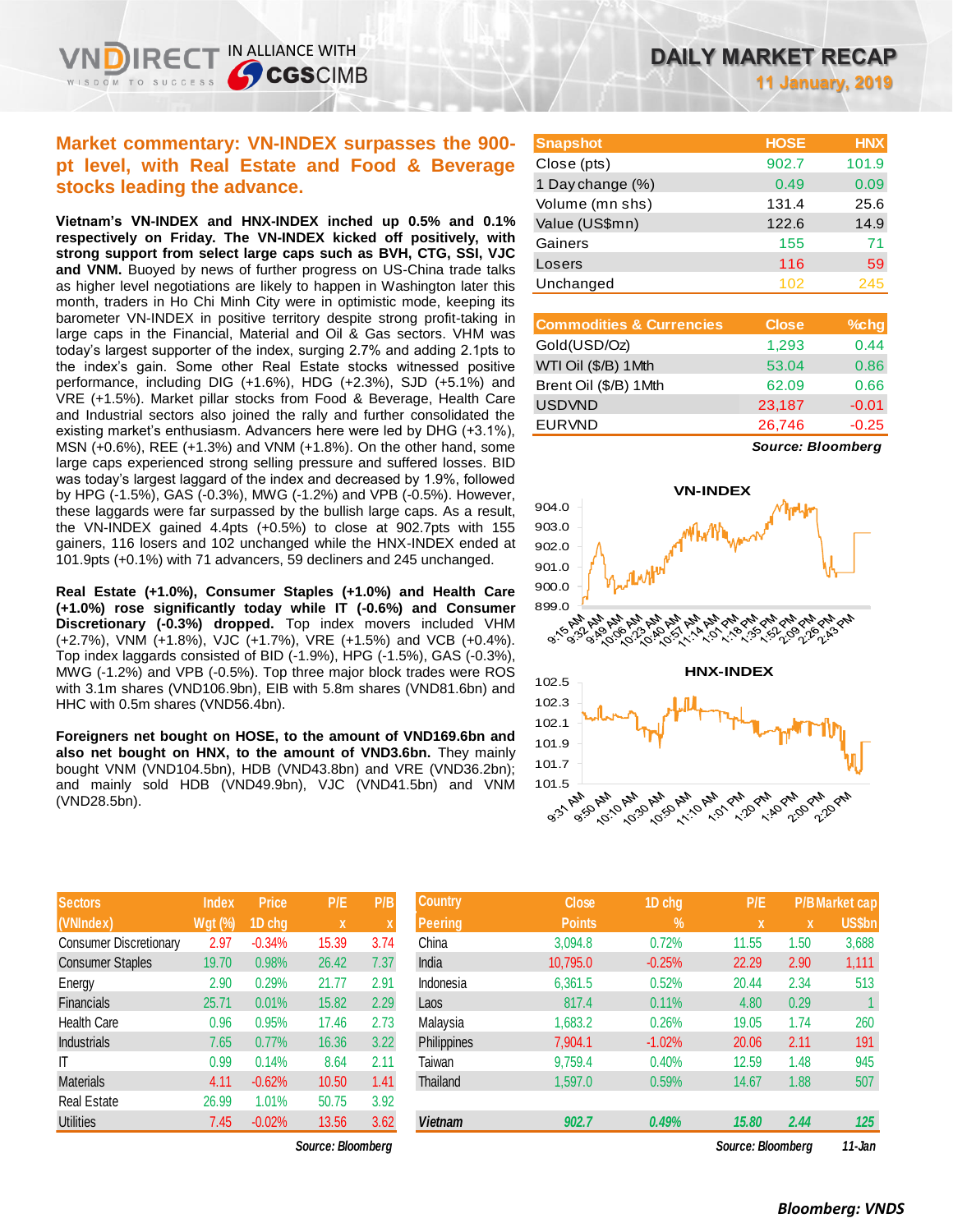### **Market News**

**Oil headed for its biggest weekly gain in over two years on hopes that OPEC will manage to shrink a glut and trade tensions between the U.S. and China will ease.** Futures in New York have advanced 9.5% this week, as Saudi Arabia pledged that a producer coalition it's leading will keep the market in balance. Still, prices are about 30% lower than their highs in October even after a rebound since Christmas Eve thrust crude back into a bull market. That signals investors need reassurance that the group will curb supply sufficiently and demand will hold up. Crude's direction in coming weeks may be determined by whether the Organization of Petroleum Exporting Countries and allies including Russia implement output cuts they have promised for the first six months of 2019. Also crucial will be the outcome of trade negotiations between the U.S. and China – the world's two biggest economies. A deal between the nations could boost flagging global growth that underpins oil demand. *(Bloomberg--edited)*

**Four Vietnamese banks cut rates to boost economy.** Four major state-owned commercial banks in Vietnam have announced that they will lower their lending rates to priority sectors in a move to support enterprises. They are Vietcombank (VCB VN), BIDV (BID VN), Agribank and Vietinbank (CTG VN). Their decisions will take effect on January 10. Agribank Chairman, Trinh Ngoc Khanh, stated that the rates on loans to agriculture, export, supporting industries, high technology and small and medium-sized businesses will be cut by 0.5 percentage points. A similar rate cut will also be made by Vietinbank and Vietcombank, meaning the maximum lending rates will be no higher than 6% per year. Lower interest rates are expected to eat into the banks' profits, with Vietinbank and Vietcombank seeing their profits decrease by VND700bn (US\$30.1m) and VND450bn (US\$19.35m) respectively. The earnings of Agribank are also expected to decrease by millions of US dollars. But Vietcombank Chairman, Nghiem Xuan Thanh, stated that the rate cuts will be practical actions, reflecting Vietcombank's commitment to proactively implement the government's policies for the sake of overall economic development. *(English.vietnamnet.vn- edited)*

**Over 32,000 tonnes of colour-coated iron exempted from safeguard measures.** The Ministry of Industry and Trade (MoIT) has decided to lift safeguard measures from imports of colour-coated iron for 11 enterprises, totalling more than 32,000 tonnes, in 2019. On May 31, 2017, the MoIT issued Decision No. 1931/QĐ-BCT applying safeguards on colour-coated iron sheets imported from various countries and territories. Since the decision, the MoIT's Vietnam Competition Authority (VCA) has received dossiers requesting exemptions from safeguard measures on imported highquality colour-coated iron for production purposes. After appraising the dossiers, the MoIT chose to exempt safeguard measures for the production of welding materials on imports for 11 enterprises including Superior Multi Packaging Vietnam Company Limited, LG Electronics Vietnam Hai Phong Company, Savican JSC, Minh Quan Food Packaging Company, Panasonic Appliances Vietnam Company Limited, Panasonic Vietnam Company Limited, Hoa Phat Refrigeration Engineering Company, Aqua Vietnam Company, Dong Anh Investment Contruction and Materials JSC, Tan Ha Education Equipment Company Ltd and Vietnam Printing And Metal Packaging Joint Stock Company. The ministry will continue to review other applications for exemptions in the future. Enterprises exempted from safeguards must submit reports on the imports to the VCA within the first 15 days of the following quarter. Any queries and opinions of organisations and individuals on the application of safeguard measures for imported painted steel products should be sent to Injury and Safeguards Investigation Division under the Trade Remedies Authority. *(Vietnamnews.vn)*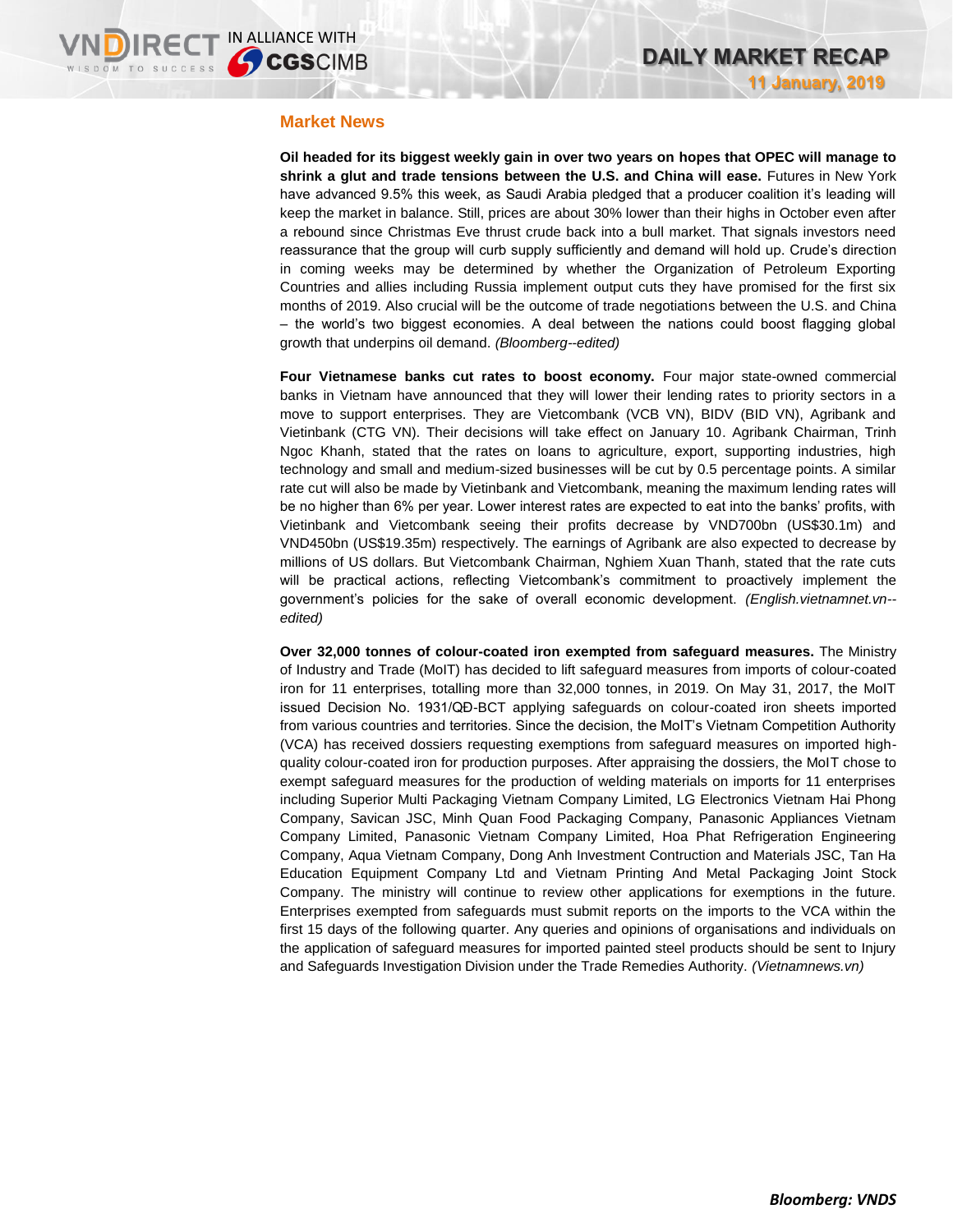## **Notable Corporate Events**

**Vietnam Dairy Products Joint Stock Company (VNM VN) – 4Q2018 preliminary business results:** In 4Q2018, VNM has estimated revenue grew about 5.3% yoy, to the amount of VND13,017bn while EAT grew about 30.5% yoy, to the amount of VND2,277bn. Additionally, operating costs were well controlled. Selling expenses and general administrative expenses significantly declined compared to 2017. *(Cafef.vn)*

**Century Synthetic Fiber Corporation (STK VN) – dividend payment**: Jan 24 and Jan 25 will be the ex-date and record date, respectively, for paying the 2017 stock dividend at the ratio of 100:7. *(Vsd.vn)*

**South Logistics Joint Stock Company (STG VN) – dividend payment:** Jan 20 and Jan 21 will be the ex-date and record date, respectively, for paying the 2017 stock dividend at the ratio of 100:15. *(cafef.vn)*

*<to be continued>*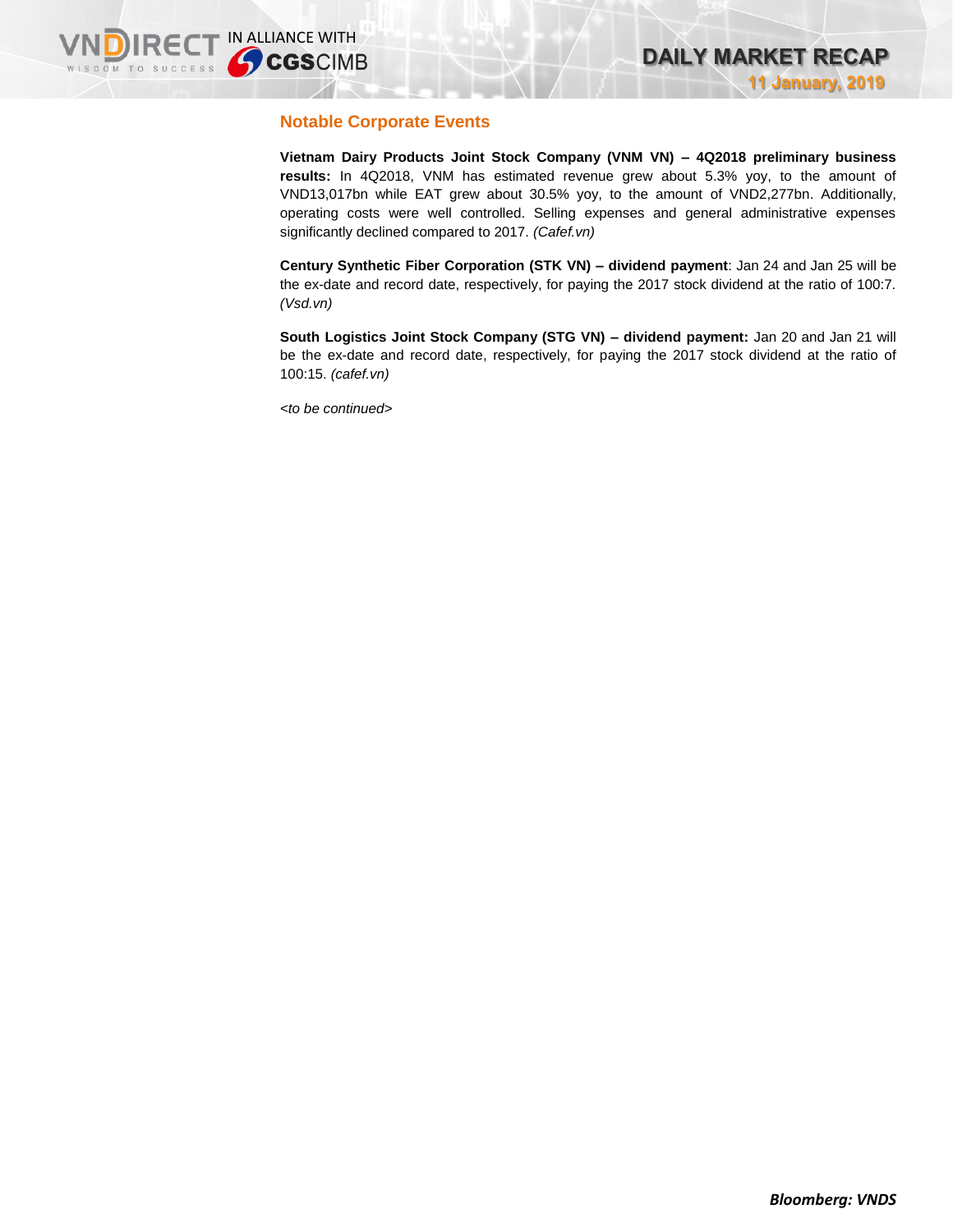# **DAILY MARKET RECAP**

**11 January, 2019**

# **COVERAGE SUMMARY**

WISDOM TO SUCCESS

**VNDIRECT IN ALLIANCE WITH** 

| Ticker          | <b>Close</b><br>price | <b>Adjusted</b><br>target<br>price | <b>Upside</b> | Reco<br>m-<br>endati<br>on | <b>Investment thesis summary/Update</b>                                                                                                                                                                                                                                                                                                                                                                                                                                                                                                                                                                                                           | Latest<br>report |
|-----------------|-----------------------|------------------------------------|---------------|----------------------------|---------------------------------------------------------------------------------------------------------------------------------------------------------------------------------------------------------------------------------------------------------------------------------------------------------------------------------------------------------------------------------------------------------------------------------------------------------------------------------------------------------------------------------------------------------------------------------------------------------------------------------------------------|------------------|
| PC <sub>1</sub> | 22,800                | 28,400                             | 24.6%         | <b>ADD</b>                 | Positive outlook for 2018 with surge in revenue thanks to: (1) New<br>contribution from My Dinh Plaza II and (2) commissioning of two new<br>hydropower plants in Q4, 2017. (3) Back log of VND2,040bn at end of 2017                                                                                                                                                                                                                                                                                                                                                                                                                             | Link             |
| <b>LPB</b>      | 8,800                 | 12,900                             | 46.6%         | ADD                        | 1. Unique distribution advantage with more than 1000 PTOs across country.<br>Will be able to maintain strong credit growth thanks to good capital buffer<br>(CAR ~13%) and strong liquidity (LDR ~80%).<br>2. FY18 YE P/B cheap relative to peers.                                                                                                                                                                                                                                                                                                                                                                                                | Link             |
| <b>NLG</b>      | 25,450                | 35,500                             | 39.5%         | ADD                        | 1. NLG is well aligned with the new property market orientation. NLG focuses<br>on durable-demand products (affordable and social apartments and landed<br>properties).<br>2. FY2017 net revenue is forecasted at VND3,454 billion (+36.3% yoy) and<br>NPATMI at VND544 billion (+58% yoy). For 2018, revaluation of Hoang Nam<br>project will secure strong EAT growth. However, the share price is<br>reasonable this year.<br>3. Upside for the stock will come in 2018 as major projects are going to be<br>executed.                                                                                                                         | Link             |
| <b>ACV</b>      | 89,300                | 105,000                            | 17.6%         | ADD                        | 1. Likely beneficiary of air passenger boom over the next decade<br>2. MOT's divestment of ACV stake to be a significant catalyst<br>3. Higher return on capital justifies higher valuation                                                                                                                                                                                                                                                                                                                                                                                                                                                       | Link             |
| <b>DPM</b>      | 21,350                | 23,100                             | 8.2%          | <b>HOLD</b>                | 1. Core urea business could face near-term margin pressure due to the<br>expected increases in gas input prices, which will outweigh ASP recovery, in<br>our view.<br>2. NH3-NPK project is the earnings growth driver over the next few years,<br>contributing 1.4-2.6tr annually to revenue starting from 2018F. However high<br>interest expense and D&A burden could result in annual losses in 2019-20F.<br>3. Pending VAT policy change in Vietnam is expected to boost DPM's gross<br>margin by 2-3% pts from 2019F onwards.                                                                                                               | <b>Link</b>      |
| QNS             | 41,500                | 50,000                             | 20.5%         | ADD                        | 1. Soymilk unable to recover due to intense competition.<br>2. Sugar production expansion mitigated price fall.                                                                                                                                                                                                                                                                                                                                                                                                                                                                                                                                   | Link             |
| <b>LTG</b>      | 24,200                | 38,300                             | 58.3%         | ADD                        | 1. Market leader in the CPC segment with 21% market share (vs. second<br>largest player VFG with 8.3% market share). LTG could easily maintain the<br>market leadership in the segment thanks to (1) extensive distribution<br>network, and (2) established long-term relationships with suppliers.<br>2. Long-term strategy is to focus on the Agrifood segment with high potential<br>in export markets such as China, Philippines, Indonesia, etc.<br>3. LTG is trading far below its domestic peers.                                                                                                                                          | Link             |
| <b>VCB</b>      | 55,200                | 73,800                             | 33.7%         | ADD                        | 1. VCB is a well-regarded state-owned commercial bank (SOCB) with an<br>extensive network, a critical role in Vietnam's national payment system and<br>leading card issuer.<br>2. Its strong deposit franchise and large client base would support a gradual<br>shift in loan mix to higher-yield segments such as personal lending, in our<br>view.<br>3. Its asset quality is best in class, with well-controlled NPLs and a high<br>provisioning buffer (NPL of 1.1%, loan loss reserve ratio, LLR, of 131% at<br>end-FY17).<br>4. We project an enviable net profit CAGR of 17.7% over FY18-20F, with<br>ROE improving to 20.1% by end-FY20F. | Link             |
| <b>MBB</b>      | 19,250                | 31,100                             | 61.6%         | <b>ADD</b>                 | 1. MBB is looking to push fee income through bancassurance and<br>internet/mobile banking.<br>2. High loan growth to be supported by sufficient capital and funding.<br>3. MBB still trades at a discount to peers.                                                                                                                                                                                                                                                                                                                                                                                                                               | Link             |
| <b>VPB</b>      | 19,100                | 32,500                             | 70.2%         | ADD                        | 1. VPB delivered ROA of 1.9% and ROE of 24.8% in FY16, the highest<br>returns-on-capital among local peers and impressive even in a regional<br>context.<br>2. FY16 NIM of 7.7% was driven by a shift in loan mix towards higher<br>yielding segments, such as consumer finance, retail, household and micro-<br>SME loans.<br>3. Strong topline growth in FY14-16, complemented by an improvement in<br>operational efficiency on continued investments into technology.<br>4. We expect strong earnings growth in FY17-20F with forecasted net profit<br>CAGR of 25.6% and sustained high average ROE of 22.7%.                                 | Link             |
| <b>TCM</b>      | 22,250                | 26,900                             | 20.9%         | ADD                        | 1. High property value offsets the lack of foreign room.<br>2. Core segments to perform moderately well in 2018.<br>3. We expect that FY18 core-earnings to grow by a robust 45%.                                                                                                                                                                                                                                                                                                                                                                                                                                                                 | <b>Link</b>      |
| <b>HPG</b>      | 29,350                | 47,800                             | 62.9%         | ADD                        | 1. Expect higher construction steel consumption across Vietnam in 2018F<br>2. Ability to sustain and even consolidate its leading market position<br>3. Margin expansion from rising steel prices & soft raw material prices<br>4. HPG's long-steel capacity to double over the next 12 months                                                                                                                                                                                                                                                                                                                                                    | <b>Link</b>      |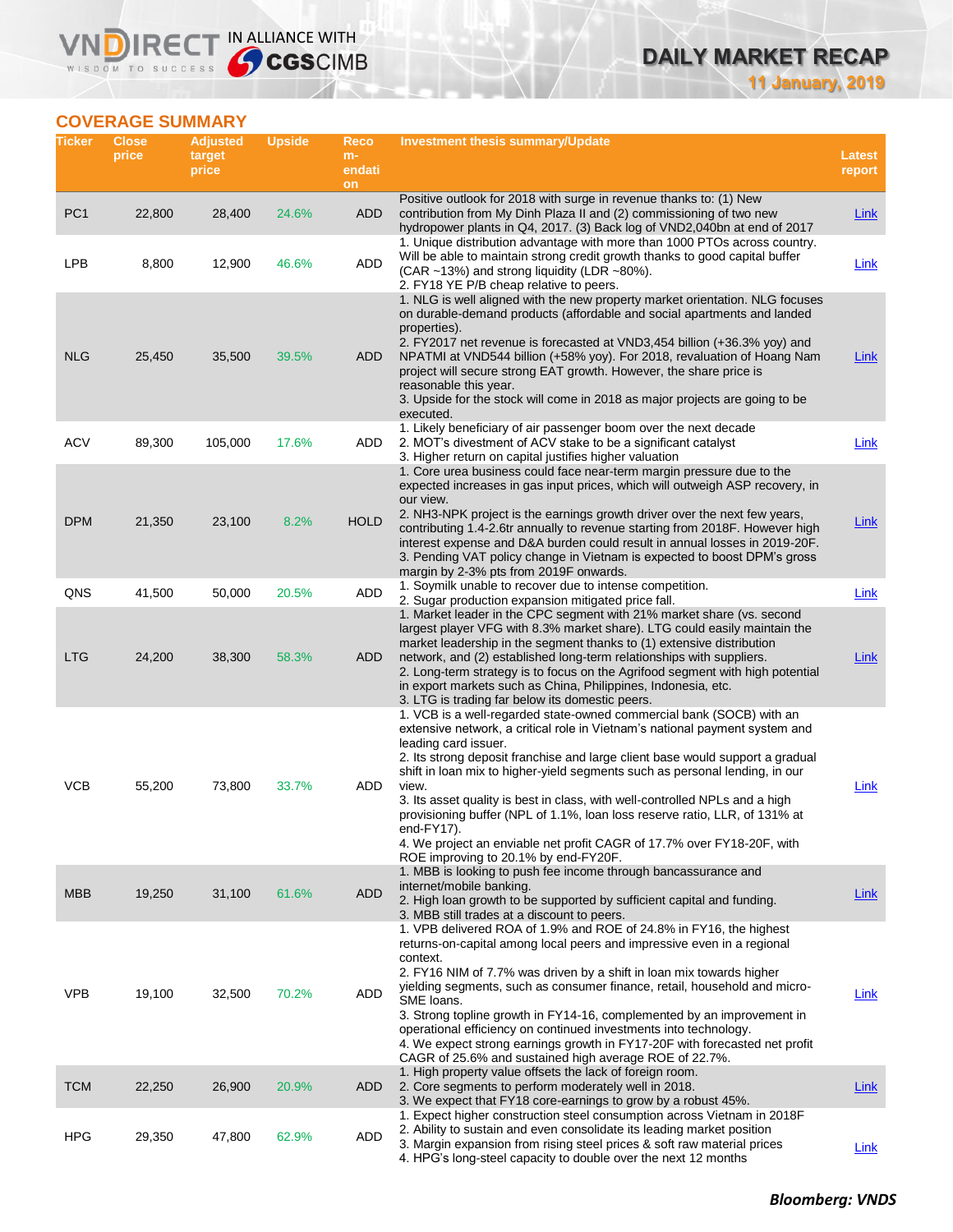# **DAILY MARKET RECAP**

**11 January, 2019**

| Ticker     | <b>Close</b><br>price | <b>Adjusted</b><br>target<br>price | <b>Upside</b> | Reco<br>$m-$<br>endati | <b>Investment thesis summary/Update</b>                                                                                                                                                                                                                                                                                                                                                                                                                                                                                                                                                           | Latest<br>report |
|------------|-----------------------|------------------------------------|---------------|------------------------|---------------------------------------------------------------------------------------------------------------------------------------------------------------------------------------------------------------------------------------------------------------------------------------------------------------------------------------------------------------------------------------------------------------------------------------------------------------------------------------------------------------------------------------------------------------------------------------------------|------------------|
| <b>PVT</b> | 16,050                | 21,000                             | 30.8%         | on<br>ADD              | 1. PVT has a chartering profile skewed towards fixed rates, which offers<br>protection against the current low-rate environment, while providing potential<br>upside for recovery.<br>2. PVT has the largest tanker fleet and LPG fleet among Vietnam carriers,<br>and is able to ride on growing demand for fossil fuels and LPG from the civil<br>and industrial sectors.<br>3. The company plans to upsize and rejuvenate its fleet over the next few<br>years to respond to Vietnam's increasing refinery capacity and growing<br>demand for LPG.                                             | Link             |
| <b>STK</b> | 17,100                | 28,800                             | 68.4%         | ADD                    | 1. STK is currently the Vietnam's 2nd largest polyester yarn manufacturer,<br>accounting for 28% of the country's total polyester yarn exports.<br>2. Unmet domestic demand and growing demand from export markets,<br>driven by recent trade agreements.<br>3. However, fierce competition from Chinese yarn, as well as input price<br>volatility present downside risks.                                                                                                                                                                                                                       | Link             |
| IDI        | 7,700                 | 23,800                             | 209.1%        | <b>ADD</b>             | 1. IDI has gradually risen to become one of the most promising Vietnamese<br>pangasius exporters. The firm has endured multiple downturns in the<br>industry, demonstrating its resilience and good management quality. The<br>share price, however, is volatile.<br>2. We expect that pangasius exports will grow strongly in 2018.<br>3. Fish feed segment and fishmeal/fish fat segment will see strong growth in<br>2018<br>4. IDI will continue to increase its capacity to support growth over the next 2-<br>3 years.<br>5. High dividend yield and attractive valuation                   | Link             |
| AAA        | 14,350                | 25,300                             | 76.3%         | ADD                    | 1. AAA is the largest plastic packaging manufacturer and exporter in South<br>East Asia, with current production capacity of 8,000 tonnes/month.<br>2. AAA will be able to capture market share globally in countries such as<br>Japan and the U.S.<br>3. AAA aims to expand its production and adopt effective cost controls.                                                                                                                                                                                                                                                                    | Link             |
| <b>PNJ</b> | 92,500                | 120,700                            | 30.5%         | ADD                    | 1. Extensive store network continued to serve as a major driver for PNJ's<br>growth.<br>2. Robust Same-Store Sales Growth (SSSG)<br>3. PNJ is diversifying its jewelry-focused product mix by introducing fashion<br>accessories such as mid-range branded watches since 2012.<br>3. Growing benefits from expanding store network and developing omni-<br>channel platform.                                                                                                                                                                                                                      | Link             |
| KDH        | 30,500                | 34,900                             | 14.4%         | <b>HOLD</b>            | 1. KDH owns 500ha land bank in the inner city area of HCMC following its<br>recent merger with Binh Chanh Construction & Investment (BCI, Unlisted).<br>2. Its strategy to develop mid-range condos and gated townhouse<br>communities makes for a diversified range of products and lowers market<br>risk.<br>3. We believe KDH's high quality housing developments have helped it to<br>establish its brand name among prospective buyers, driving strong sales<br>absorption.                                                                                                                  | Link             |
| VGI        | 14,300                | 17,400                             | 21.7%         | <b>ADD</b>             | 1. VGI is the largest telco to be listed on Vietnam stock market and holds the<br>leading position in six out of nine countries under coverage.<br>2. VGI provides full telecom services including calls, texts, mobile data and<br>fiber optic internet broadband in nine countries across Africa, Latin America<br>and Southeast Asia.<br>3. Long term growth driver will be Mytel, VGI's new JV in Myanmar, given the<br>domestic backdrop of a relatively high smartphone adoption rate of 70% of<br>total mobile users                                                                       | <b>Link</b>      |
| <b>DCM</b> | 9,790                 | 9,700                              | $-0.9%$       | <b>HOLD</b>            | 1. Parent company PVN guarantees 12% ROE for the company's urea<br>operations in FY15-18F, protecting DCM from adverse market movements.<br>2. Changes to Vietnam's VAT policy in 2018-19F could help expand DCM's<br>gross margin by 3-4% from 2019F onwards, in our view.<br>3. Uncertainty around 2019F input gas price policy, however, is a major risk<br>that could counter positive effects of VAT policy change.                                                                                                                                                                          | Link             |
| <b>VTP</b> | 140,500               | 113,000                            | $-19.6%$      | <b>REDUCE</b>          | 1. VTP has the second largest market share, is the fastest growing and most<br>profitable delivery company for B2C commerce in Vietnam.<br>2. High growth company in a fast-evolving industry.<br>3. VTP's market share gains can be attributed to advanced technology and<br>strong infrastructure.<br>4. VTP's core sales are expected to grow at a CAGR of 48.6% to 2020.<br>5. Healthy financial status with strong cash reserves and high ROE.<br>Company has a net cash position with cash and equivalents contributing<br>50% of total assets, supporting future capital investment needs. | Link             |

IN ALLIANCE WITH

VND

R<sub>E</sub>

WISDOM TO SUCCESS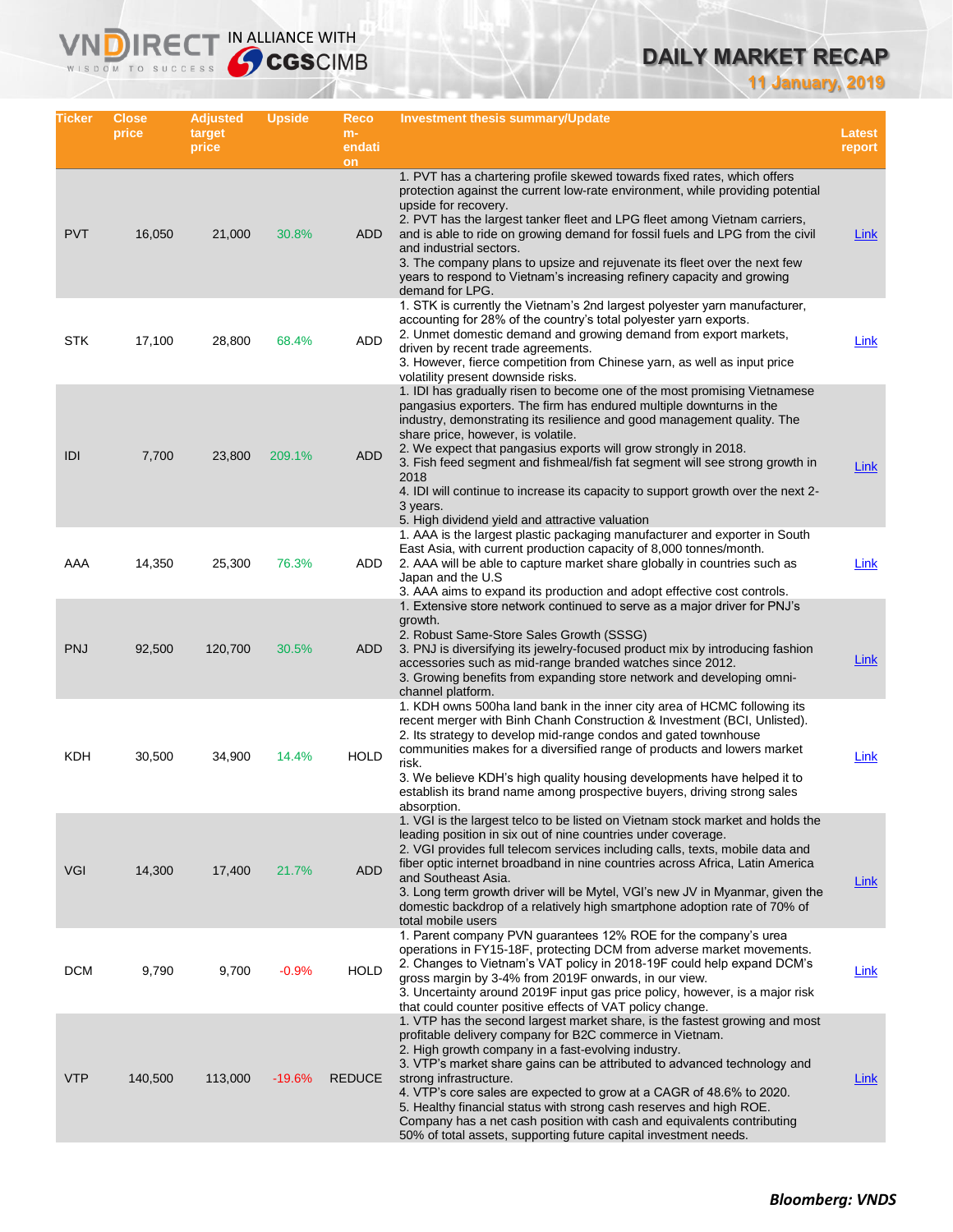## **MARKET MOVEMENTS**

WISDOM TO SUCCESS

הו

| <b>HOSE</b>        |              |       |         |         |              |
|--------------------|--------------|-------|---------|---------|--------------|
| <b>Top gainers</b> |              |       |         |         | <b>VND</b>   |
| <b>Ticker</b>      | Last         | Cha   | $%$ chq | Vol.    | <b>Index</b> |
|                    | <b>Price</b> |       |         |         | impact       |
| TIP                | 16,050       | 1,050 | 7.00    | 11,240  | 0.008        |
| <b>SJF</b>         | 6,430        | 420   | 6.99    | 2.16MLN | 0.010        |
| <b>TPC</b>         | 11,500       | 750   | 6.98    | 10      | 0.006        |
| <b>EMC</b>         | 12,350       | 800   | 6.93    | 30      | 0.003        |
| <b>RIC</b>         | 6.340        | 410   | 6.91    | 120     | 0.004        |

IRECT IN ALLIANCE WITH

| <b>Top losers</b> |              |        |         |       | <b>VND</b>   |
|-------------------|--------------|--------|---------|-------|--------------|
| <b>Ticker</b>     | Last         | Cha    | $%$ chq | Vol.  | <b>Index</b> |
|                   | <b>Price</b> |        |         |       | impact       |
| <b>PXT</b>        | 1.470        | $-110$ | $-6.96$ | 6,610 | $-0.001$     |
| <b>DTA</b>        | 6,200        | $-460$ | $-6.91$ | 330   | $-0.002$     |
| LAF               | 5,530        | $-410$ | $-6.90$ | 70    | $-0.002$     |
| <b>DAT</b>        | 9,100        | $-670$ | $-6.86$ | 10    | $-0.009$     |
| <b>HAS</b>        | 9,100        | $-670$ | $-6.86$ | 1,070 | $-0.002$     |

|               | <b>Top index movers</b> |       |      | <b>VND</b> |              |
|---------------|-------------------------|-------|------|------------|--------------|
| <b>Ticker</b> | Last                    | Cha   | %chq | Vol.       | <b>Index</b> |
|               | <b>Price</b>            |       |      |            | impact       |
| VHM           | 76,600                  | 2,000 | 2.68 | 241,490    | 2.074        |
| <b>VNM</b>    | 134,000                 | 2,300 | 1.75 | 954.110    | 1.240        |
| <b>VJC</b>    | 117,000                 | 2,000 | 1.74 | 799.230    | 0.335        |
| <b>VRE</b>    | 29,900                  | 450   | 1.53 | 1.83MLN    | 0.324        |
| <b>VCB</b>    | 55,200                  | 200   | 0.36 | 1.12MLN    | 0.223        |

|               | <b>Top index laggers</b> |          |         |         |              |  |  |  |  |
|---------------|--------------------------|----------|---------|---------|--------------|--|--|--|--|
| <b>Ticker</b> | Last                     | Cha      | %chq    | Vol.    | <b>Index</b> |  |  |  |  |
|               | <b>Price</b>             |          |         |         | impact       |  |  |  |  |
| <b>BID</b>    | 31,900                   | -600     | $-1.85$ | 941.940 | $-0.635$     |  |  |  |  |
| <b>HPG</b>    | 29,350                   | $-450$   | $-1.51$ | 2.66MLN | $-0.296$     |  |  |  |  |
| <b>GAS</b>    | 91.000                   | $-300$   | $-0.33$ | 338,400 | $-0.178$     |  |  |  |  |
| <b>MWG</b>    | 85,000                   | $-1,000$ | $-1.16$ | 360,780 | $-0.133$     |  |  |  |  |
| VPB           | 19,100                   | $-100$   | $-0.52$ | 1.16MLN | $-0.076$     |  |  |  |  |

| <b>Top liquidity</b> |              |        |         |         | <b>VND</b>   |
|----------------------|--------------|--------|---------|---------|--------------|
| <b>Ticker</b>        | Last         | Cha    | $%$ chq | Val.    | <b>Index</b> |
|                      | <b>Price</b> |        |         | (VNDbn) | impact       |
| <b>FLC</b>           | 5.320        | 120    | 2.31    | 6.95MLN | 0.026        |
| <b>HAG</b>           | 5.080        | 220    | 4.53    | 4.90MLN | 0.063        |
| <b>ROS</b>           | 35,800       | $-100$ | $-0.28$ | 4.37MLN | $-0.018$     |
| <b>CTG</b>           | 18,800       | $-50$  | $-0.27$ | 4.03MLN | $-0.058$     |
| <b>MBB</b>           | 19,250       | $-100$ | $-0.52$ | 3.33MLN | $-0.067$     |

| <b>Top gainers</b> |       |      |         | <b>VND</b>   |            |              |                    |         |            | <b>VND</b>   |
|--------------------|-------|------|---------|--------------|------------|--------------|--------------------|---------|------------|--------------|
| Last               | Chg   | %chq | Vol.    | <b>Index</b> | Ticker     | Last         | Chg                | $%$ chq | Vol.       | <b>Index</b> |
| <b>Price</b>       |       |      |         | impact       |            | <b>Price</b> |                    |         |            | impact       |
| 16,050             | 1,050 | 7.00 | 11.240  | 0.008        | <b>ACM</b> | 700          | 100                | 16.67   | 684.800    | 0.000        |
| 6,430              | 420   | 6.99 | 2.16MLN | 0.010        | <b>CMI</b> | 1,000        | 100                | 11.11   | 200        | 0.000        |
| 11,500             | 750   | 6.98 | 10      | 0.006        | <b>PCE</b> | 6,600        | 600                | 10.00   | 100        | 0.000        |
| 12,350             | 800   | 6.93 | 30      | 0.003        | <b>VXB</b> | 13,200       | 1,200              | 10.00   | 100        | 0.000        |
| 6,340              | 410   | 6.91 | 120     | 0.004        | <b>SRA</b> | 33,900       | 3,000              | 9.71    | 28,800     | 0.000        |
|                    |       |      |         |              |            |              | <b>Top gainers</b> |         | <b>HNX</b> |              |

| <b>Top losers</b> |                      |        |         |       | <b>VND</b>      | Top losers |                      |        |          |         | <b>VND</b>      |
|-------------------|----------------------|--------|---------|-------|-----------------|------------|----------------------|--------|----------|---------|-----------------|
| Ticker            | Last<br><b>Price</b> | Chg    | $%$ chq | Vol.  | Index<br>impact | Ticker     | Last<br><b>Price</b> | Chg    | $%$ chq  | Vol.    | Index<br>impact |
| <b>PXT</b>        | 1.470                | $-110$ | $-6.96$ | 6.610 | $-0.001$        | <b>KSK</b> | 200                  | $-100$ | $-33.33$ | 148.200 | 0.000           |
| <b>DTA</b>        | 6,200                | $-460$ | $-6.91$ | 330   | $-0.002$        | <b>PW</b>  | 500                  | $-100$ | $-16.67$ | 28,000  | 0.000           |
| LAF               | 5,530                | $-410$ | $-6.90$ | 70    | $-0.002$        | SPI        | 700                  | $-100$ | $-12.50$ | 140.900 | 0.000           |
| <b>DAT</b>        | 9.100                | $-670$ | $-6.86$ | 10    | $-0.009$        | <b>DCS</b> | 800                  | $-100$ | $-11.11$ | 69,800  | 0.000           |
| <b>HAS</b>        | 9,100                | $-670$ | $-6.86$ | ,070  | $-0.002$        | HKB        | 800                  | $-100$ | $-11.11$ | 4,300   | 0.000           |

|            | Top index movers<br>$%$ chq<br>Last |       |      |         |              | Top index movers |              |       |         |         | <b>VND</b>   |
|------------|-------------------------------------|-------|------|---------|--------------|------------------|--------------|-------|---------|---------|--------------|
| Ticker     |                                     | Chg   |      | Vol.    | <b>Index</b> | Ticker           | Last         | Chg   | $%$ chq | Vol.    | <b>Index</b> |
|            | <b>Price</b>                        |       |      |         | impact       |                  | <b>Price</b> |       |         |         | impact       |
| VHM        | 76.600                              | 2.000 | 2.68 | 241.490 | 2.074        | DBC              | 24.300       | 1,800 | 8.00    | 15.200  | 0.099        |
| <b>VNM</b> | 134.000                             | 2,300 | 1.75 | 954.110 | 1.240        | <b>DGC</b>       | 45,000       | 1,000 | 2.27    | 208.900 | 0.044        |
| VJC.       | 117.000                             | 2.000 | 1.74 | 799.230 | 0.335        | <b>NVB</b>       | 8.400        | 100   | 1.20    | 43.300  | 0.029        |
| <b>VRE</b> | 29,900                              | 450   | 1.53 | 1.83MLN | 0.324        | <b>MBS</b>       | 14,600       | 400   | 2.82    | 113.300 | 0.012        |
| <b>VCB</b> | 55,200                              | 200   | 0.36 | 1.12MLN | 0.223        | <b>SIC</b>       | 12,500       | ,000  | 8.70    | 100     | 0.012        |

| <b>Top index laggers</b> |              |          |         |         | <b>VND</b>   | <b>Top index laggers</b> |              |          |         |         | <b>VND</b>   |
|--------------------------|--------------|----------|---------|---------|--------------|--------------------------|--------------|----------|---------|---------|--------------|
| Ticker                   | Last         | Chg      | $%$ chq | Vol.    | <b>Index</b> | Ticker                   | Last         | Chg      | $%$ chq | Vol.    | <b>Index</b> |
|                          | <b>Price</b> |          |         |         | impact       |                          | <b>Price</b> |          |         |         | impact       |
| BID.                     | 31.900       | $-600$   | $-1.85$ | 941.940 | $-0.635$     | <b>VCS</b>               | 62.700       | $-1.600$ | $-2.49$ | 102.700 | $-0.052$     |
| <b>HPG</b>               | 29.350       | $-450$   | $-1.51$ | 2.66MLN | $-0.296$     | <b>PVS</b>               | 17.900       | $-100$   | $-0.56$ | 2.27MLN | $-0.024$     |
| GAS                      | 91.000       | $-300$   | $-0.33$ | 338,400 | $-0.178$     | VGC                      | 17.700       | $-100$   | $-0.56$ | 910.000 | $-0.021$     |
| <b>MWG</b>               | 85,000       | $-1.000$ | $-1.16$ | 360.780 | $-0.133$     | <b>PVX</b>               | 1,000        | $-100$   | $-9.09$ | 160.400 | $-0.020$     |
| <b>VPB</b>               | 19.100       | $-100$   | $-0.52$ | 1.16MLN | $-0.076$     | <b>SHS</b>               | 12.100       | $-200$   | $-1.63$ | 584.200 | $-0.018$     |

| <b>Top liquidity</b> |              |        |         |         | <b>VND</b>   | <b>Top liquidity</b> |              |        |         |         | <b>VND</b>   |
|----------------------|--------------|--------|---------|---------|--------------|----------------------|--------------|--------|---------|---------|--------------|
| Ticker               | Last         | Cha    | $%$ chq | Val.    | <b>Index</b> | Ticker               | Last         | Chg    | $%$ chq | Val.    | <b>Index</b> |
|                      | <b>Price</b> |        |         | (VNDbn) | impact       |                      | <b>Price</b> |        |         | (VNDbn) | impact       |
| <b>FLC</b>           | 5.320        | 120    | 2.31    | 6.95MLN | 0.026        | ART                  | 2.400        | 100    | 4.35    | 3.80MLN | 0.010        |
| <b>HAG</b>           | 5,080        | 220    | 4.53    | 4.90MLN | 0.063        | <b>VCG</b>           | 23,100       | 0      | 0.00    | 2.86MLN | 0.000        |
| <b>ROS</b>           | 35,800       | $-100$ | $-0.28$ | 4.37MLN | $-0.018$     | <b>SHB</b>           | 7.000        | 0      | 0.00    | 2.31MLN | 0.000        |
| <b>CTG</b>           | 18,800       | $-50$  | $-0.27$ | 4.03MLN | $-0.058$     | <b>PVS</b>           | 17.900       | $-100$ | $-0.56$ | 2.27MLN | $-0.024$     |
| <b>MBB</b>           | 19.250       | $-100$ | $-0.52$ | 3.33MLN | $-0.067$     | <b>ACB</b>           | 28,900       | 0      | 0.00    | 1.25MLN | 0.000        |
|                      |              |        |         |         |              |                      |              |        |         |         | ---          |

*11 Jan Source: Bloomberg*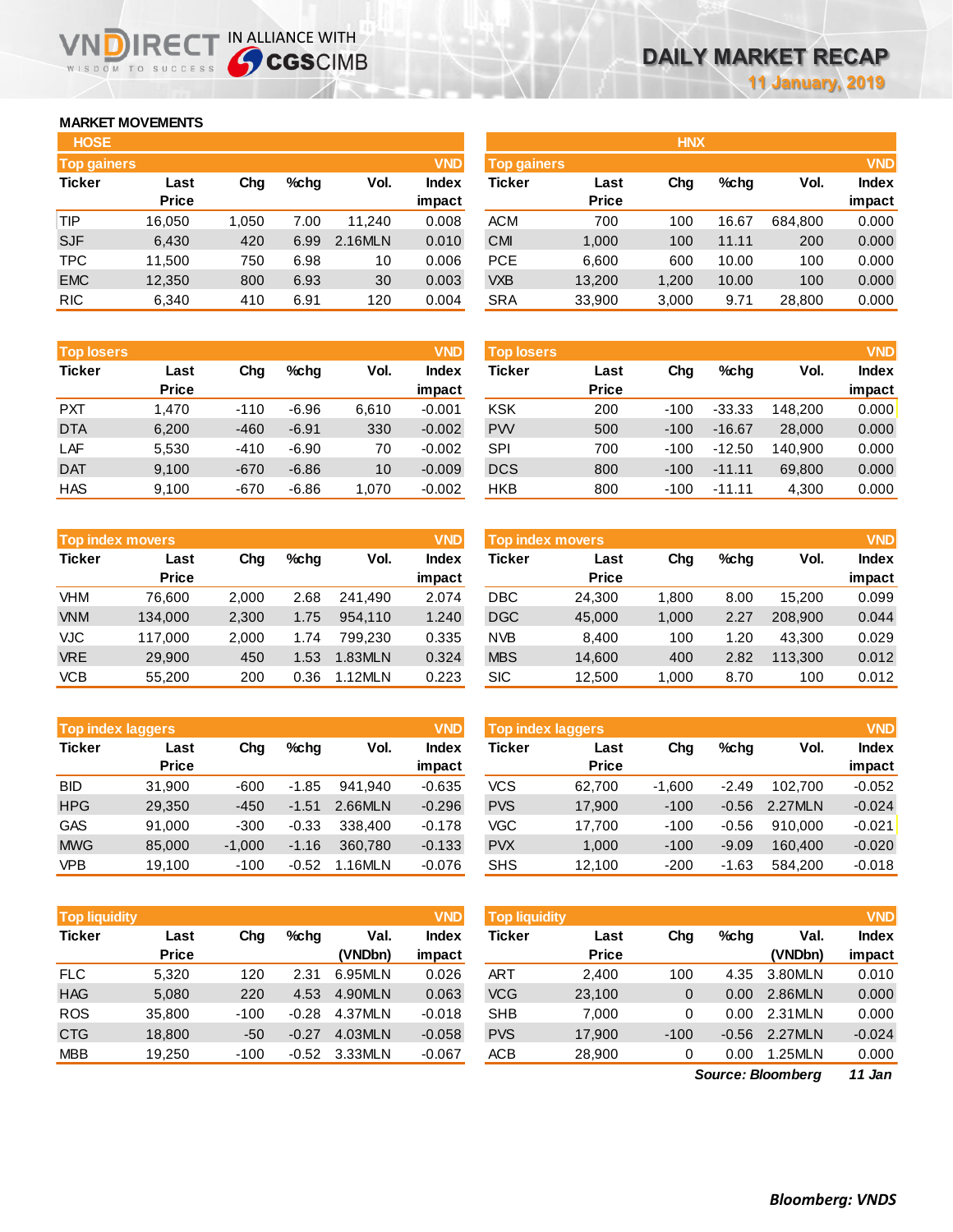### **FOREIGN ACTIVITIES**

WISDOM TO SUCCESS

| Volume (Mn'shs)       | <b>HOSE</b> | <b>HNX</b> | <b>Value (VND'bn)</b> | <b>HOSE</b> | <b>HNX</b> |
|-----------------------|-------------|------------|-----------------------|-------------|------------|
| <b>BUY</b>            | 10.7        | 0.4        | <b>BUY</b>            | 414.2       | 6.4        |
| % of market           | 8.3%        | 1.5%       | % of market           | 15.5%       | 1.8%       |
| <b>SELL</b>           | 6.5         | 0.2        | <b>SELL</b>           | 244.5       | 2.8        |
| % of market           | 5.0%        | 0.8%       | % of market           | 9.1%        | 0.8%       |
| <b>NET BUY (SELL)</b> | 4.21        | 0.2        | <b>NET BUY (SELL)</b> | 169.6       | 3.6        |

*Source: HSX, HNX*



## **Foreign net buy/sell (30 days) in VND'bn**

### **2018 ACCUMULATION**

| <b>Volume (MIn'shs)</b> | <b>HOSE</b> | <b>HNX</b> | <b>Value (VND'bn)</b> | <b>HOSE</b> | <b>HNX</b>                    |
|-------------------------|-------------|------------|-----------------------|-------------|-------------------------------|
| <b>BUY</b>              | 4,625.8     | 420.3      | <b>BUY</b>            | 260,245.0   | 7,651.2                       |
| % of market             | 9.4%        | 3.2%       | % of market           | 19.5%       | 4.6%                          |
| <b>SELL</b>             | 4,267.8     | 516.2      | <b>SELL</b>           | 219,041.2   | 9,527.6                       |
| % of market             | 8.7%        | 4.0%       | % of market           | 16.4%       | 5.7%                          |
| <b>NET BUY (SELL)</b>   | 358.0       | (95.9)     | <b>NET BUY (SELL)</b> | 41,204      | (1,876.3)<br>Source: HSX, HNX |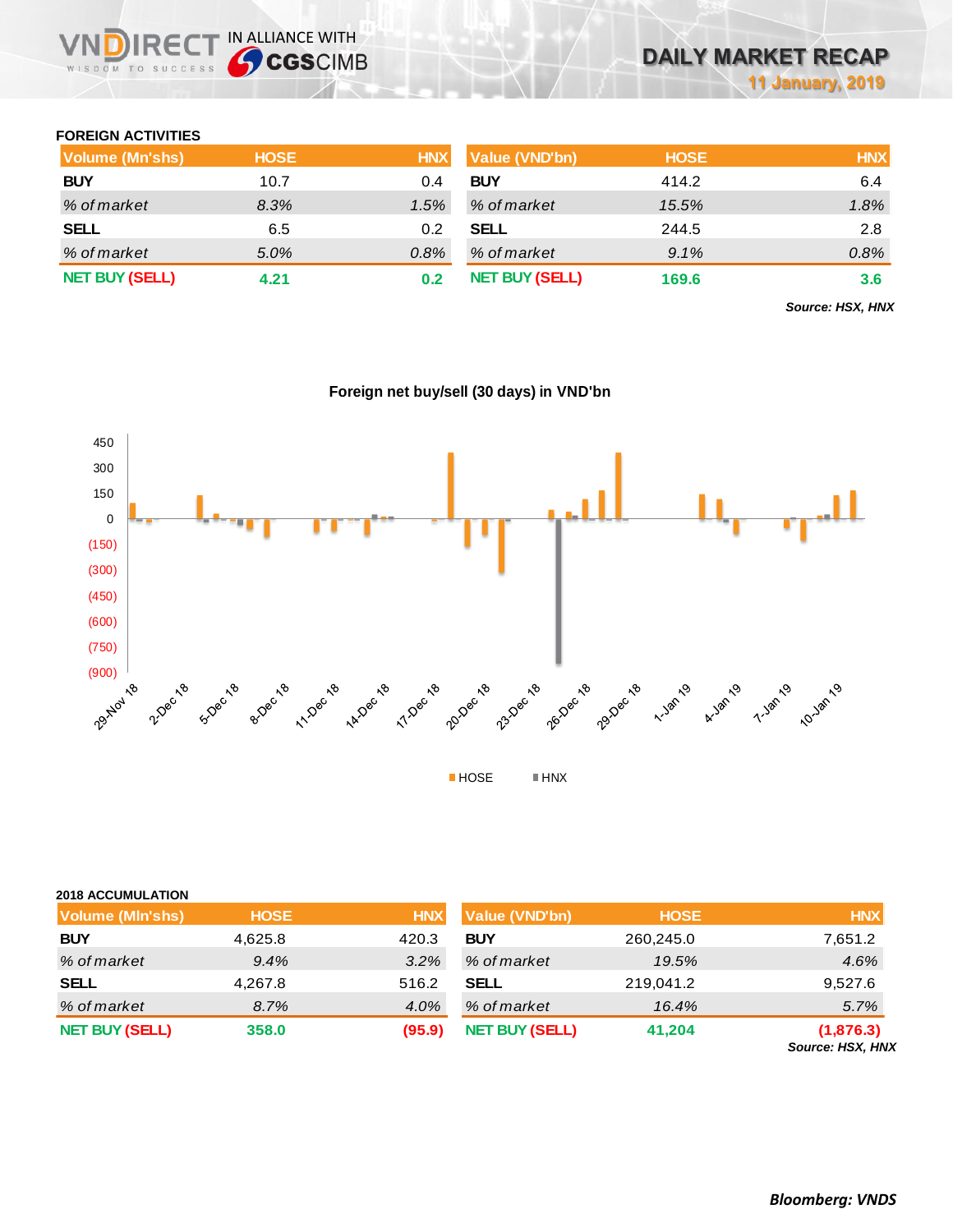### **FOREIGN ACTIVITIES**

WISDOM TO SUCCESS

JD)

IRECT IN ALLIANCE WITH

|               |                                      | <b>HOSE</b> |         |       |                 | <b>HNX</b> |                               |             |         |       |                        |  |
|---------------|--------------------------------------|-------------|---------|-------|-----------------|------------|-------------------------------|-------------|---------|-------|------------------------|--|
|               | <b>Top buy by foreigners (value)</b> |             |         |       | <b>VND'bn</b>   |            | Top buy by foreigners (value) |             |         |       | <b>VND'bn</b>          |  |
| <b>Ticker</b> | Last<br>Price                        | Chg         | $%$ chg | Value | Index<br>impact | Ticker     | Last<br>Price                 | Chg         | %chg    | Value | <b>Index</b><br>impact |  |
| <b>VNM</b>    | 134.000                              | 2,300       | 1.75    | 115.7 | 1.240           | <b>PVS</b> | 17,900                        | $-100$      | $-0.56$ | 6.0   | 0.000                  |  |
| <b>HDB</b>    | 29,200                               | 200         | 0.69    | 43.8  | 0.061           | <b>PVC</b> | 6,000                         | $\mathbf 0$ | 0.00    | 0.1   | 0.000                  |  |
| <b>VRE</b>    | 29,900                               | 450         | 1.53    | 36.2  | 0.324           | <b>SHB</b> | 7.000                         | 0           | 0.00    | 0.1   | 0.000                  |  |
| <b>MSN</b>    | 80,700                               | 500         | 0.62    | 29.8  | 0.180           | <b>IDV</b> | 28,100                        | 100         | 0.36    | 0.1   | 0.000                  |  |
| <b>VCB</b>    | 55,200                               | 200         | 0.36    | 22.2  | 0.223           | <b>VCS</b> | 62,700                        | $-1,600$    | $-2.49$ | 0.1   | 0.000                  |  |

|               | Top sell by foreigners (value) |       |      |       |                 | Top sell by foreigners (value) |                      |        |         |       | <b>VND'bn</b>   |  |  |
|---------------|--------------------------------|-------|------|-------|-----------------|--------------------------------|----------------------|--------|---------|-------|-----------------|--|--|
| <b>Ticker</b> | Last<br><b>Price</b>           | Chg   | %chg | Value | Index<br>impact | <b>Ticker</b>                  | Last<br><b>Price</b> | Chg    | %chg    | Value | Index<br>impact |  |  |
| <b>HDB</b>    | 29,200                         | 200   | 0.69 | 48.9  | 0.061           | <b>VGC</b>                     | 17.700               | $-100$ | $-0.56$ | 1.0   | 0.000           |  |  |
| <b>VJC</b>    | 117,000                        | 2,000 | 1.74 | 41.5  | 0.335           | <b>AMV</b>                     | 36,200               | 200    | 0.56    | 0.4   | 0.000           |  |  |
| VNM           | 134.000                        | 2,300 | 1.75 | 28.5  | 1.240           | <b>SHB</b>                     | 7.000                | 0      | 0.00    | 0.4   | 0.000           |  |  |
| <b>VIC</b>    | 101,400                        | 0     | 0.00 | 22.5  | 0.000           | <b>PVB</b>                     | 16,900               | 100    | 0.60    | 0.3   | 0.000           |  |  |
| <b>TCB</b>    | 26,000                         | 200   | 0.78 | 20.8  | 0.217           | <b>BVS</b>                     | 12,300               | $-100$ | $-0.81$ | 0.1   | 0.000           |  |  |

|               | Top net buy by foreigners (value) |       |         |       | <b>VND'bn</b> |                 | Top net buy by foreigners (value) |          |         |              | <b>VND'bn</b> |
|---------------|-----------------------------------|-------|---------|-------|---------------|-----------------|-----------------------------------|----------|---------|--------------|---------------|
| <b>Ticker</b> | Last                              | Chg   | $%$ chq | Value | Index         | <b>Ticker</b>   | Last                              | Chg      | %chg    | <b>Value</b> | <b>Index</b>  |
|               | <b>Price</b>                      |       |         |       | impact        |                 | <b>Price</b>                      |          |         |              | impact        |
| <b>VNM</b>    | 134.000                           | 2,300 | 1.75    | 87.3  | 1.240         | <b>PVS</b>      | 17.900                            | $-100$   | $-0.56$ | 6.0          | 0.000         |
| <b>VRE</b>    | 29,900                            | 450   | 1.53    | 34.7  | 0.324         | <b>IDV</b>      | 28,100                            | 100      | 0.36    | 0.1          | 0.000         |
| <b>MSN</b>    | 80.700                            | 500   | 0.62    | 25.1  | 0.180         | vcs             | 62.700                            | $-1.600$ | $-2.49$ | 0.1          | 0.000         |
| <b>VCB</b>    | 55,200                            | 200   | 0.36    | 21.4  | 0.223         | <b>PVC</b>      | 6,000                             | 0        | 0.00    | 0.0          | 0.000         |
| <b>HBC</b>    | 16.800                            | 450   | 2.75    | 14.5  | 0.027         | S <sub>55</sub> | 24.500                            | $-500$   | $-2.00$ | 0.0          | 0.000         |

|               | Top net sell by foreigners (value) |       |         |         | <b>VND'bn</b><br>Top net sell by foreigners (value) |               |                      |        |         |              | <b>VND'bn</b>   |  |  |
|---------------|------------------------------------|-------|---------|---------|-----------------------------------------------------|---------------|----------------------|--------|---------|--------------|-----------------|--|--|
| <b>Ticker</b> | Last<br><b>Price</b>               | Chg   | $%$ chq | Value   | Index<br>impact                                     | <b>Ticker</b> | Last<br><b>Price</b> | Chg    | %chg    | <b>Value</b> | Index<br>impact |  |  |
| <b>VJC</b>    | 117.000                            | 2,000 | 1.74    | $-27.1$ | 0.335                                               | VGC           | 17.700               | $-100$ | $-0.56$ | $-1.01$      | 0.000           |  |  |
| <b>VIC</b>    | 101,400                            | 0     | 0.00    | $-10.5$ | 0.000                                               | <b>AMV</b>    | 36,200               | 200    | 0.56    | $-0.44$      | 0.000           |  |  |
| <b>ANV</b>    | 27,200                             | 1,400 | 5.43    | $-6.2$  | 0.054                                               | <b>SHB</b>    | 7,000                | 0      | 0.00    | $-0.35$      | 0.000           |  |  |
| <b>HDB</b>    | 29,200                             | 200   | 0.69    | $-5.0$  | 0.061                                               | <b>PVB</b>    | 16.900               | 100    | 0.60    | $-0.31$      | 0.000           |  |  |
| <b>HCM</b>    | 43,650                             | 650   | 1.51    | $-4.1$  | 0.026                                               | <b>DGC</b>    | 45.000               | 1.000  | 2.27    | $-0.14$      | 0.000           |  |  |

*Source: Bloomberg, HOSE, HNX*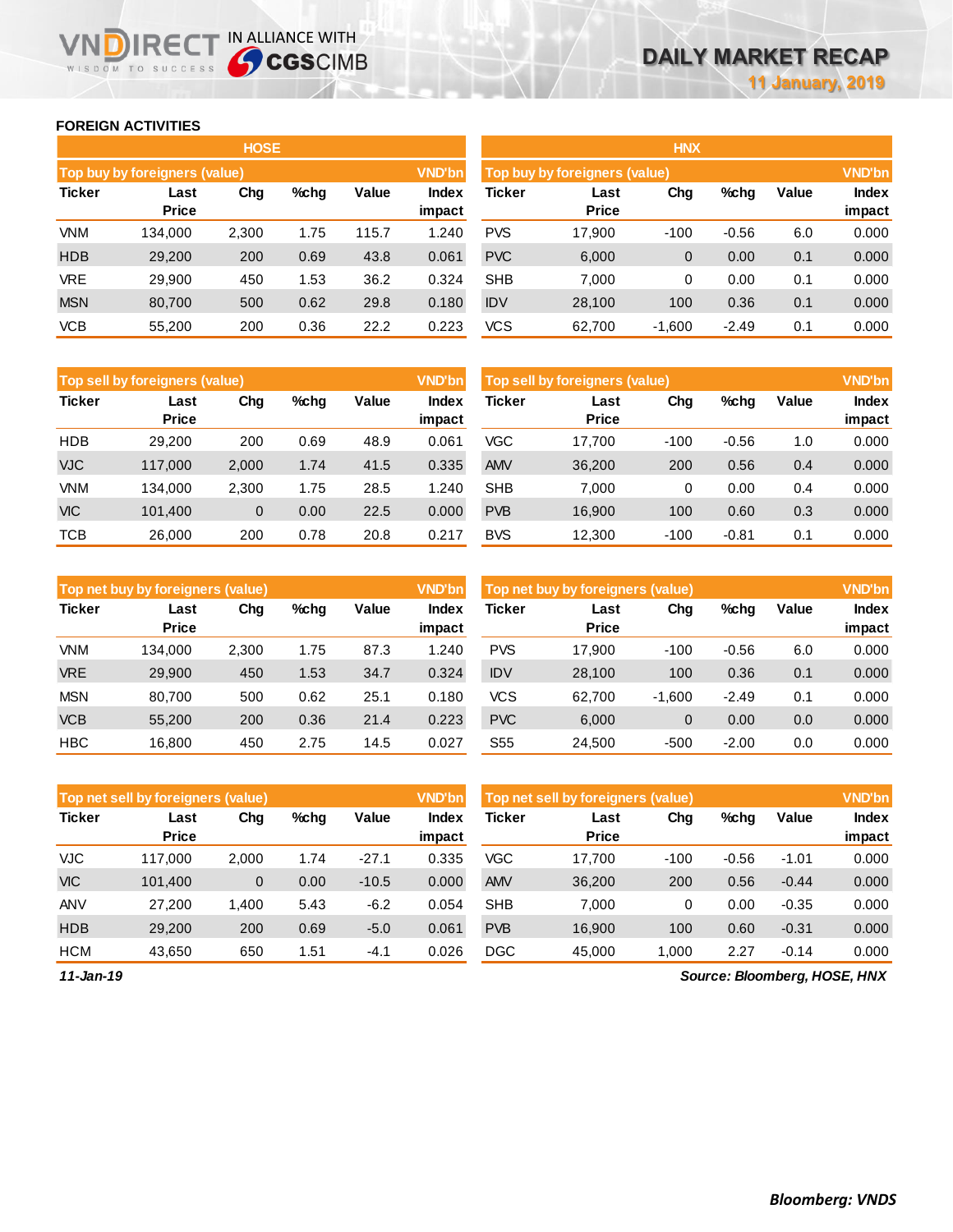# **DAILY MARKET RECAP**

**11 January, 2019**

### **TOP 60 MARKET CAP STOCKS SNAPSHOT ON HOSE**

**IREC** 

VI

IN ALLIANCE WITH

|                                           |                            |                  |                        |                      |                |                                                   |               |             |                                                           |                                  | <b>11 January, 2019</b> |                    |                    |
|-------------------------------------------|----------------------------|------------------|------------------------|----------------------|----------------|---------------------------------------------------|---------------|-------------|-----------------------------------------------------------|----------------------------------|-------------------------|--------------------|--------------------|
| TOP 60 MARKET CAP STOCKS SNAPSHOT ON HOSE |                            |                  |                        |                      |                |                                                   |               |             |                                                           |                                  |                         |                    |                    |
| No. Ticker                                | <b>Price</b><br><b>VND</b> | 1M               | Price change (%)<br>3M | 6M                   | <b>US\$mln</b> | Mkt. Cap Outs. Vol. Float ratio<br><b>MIn'shs</b> | $\frac{9}{6}$ |             | Avail. Fil Ave. daily vol.<br>$% (30 \, \text{days-shs})$ | P/E<br>$\boldsymbol{\mathsf{x}}$ | P/B<br>$\pmb{\chi}$     | <b>ROE</b><br>$\%$ | <b>ROA</b><br>$\%$ |
| 1 VIC VM                                  | 101,400                    | $-0.8$           | 9.0                    | $-3.0$               | 13,957         | 3,192                                             | 57.6          | 31.8        | 499,592                                                   | 74.2                             | 5.9                     | 10.3               | 1.7                |
| 2 VHM VM                                  | 76,600                     | $-4.6$           | 0.1                    | $-12.7$              | 11,065         | 3,350                                             | 30.3          | 33.5        | 332,257                                                   | 40.8                             | 2.8                     | <b>N/A</b>         | <b>N/A</b>         |
| 3 VNM VM                                  | 134,000                    | $-0.6$           | 5.5                    | $-3.7$               | 10,064         | 1,741                                             | 46.2          | 40.7        | 784,110                                                   | 26.8                             | 9.2                     | 35.2               | 29.5               |
| 4 VCB VM                                  | 55,200                     | $-2.8$           | $-4.3$                 | 7.8                  | 8,565          | 3,598                                             | 22.9          | 9.2         | 1,304,751                                                 | 16.4                             | 3.2                     | 20.9               | 1.3                |
| 5 GAS VM                                  | 91,000                     | $-5.3$           | $-19.2$                | 17.0                 | 7,512          | 1,914                                             | 4.2           | 45.5        | 627,712                                                   | 14.1                             | 4.1                     | 30.6               | 20.8               |
| 6 SAB VM                                  | 240,000                    | $-5.1$           | 8.1                    | 9.1                  | 6,638          | 641                                               | 10.4          | 90.2        | 44,251                                                    | 34.8                             | 9.2                     | 28.5               | 20.3               |
| 7 BID VM                                  | 31,900                     | $-4.9$           | $-3.0$                 | 44.3                 | 4,703          | 3,419                                             | 4.4           | 26.9        | 1,607,596                                                 | 13.3                             | 2.2                     | 17.4               | 0.7                |
| 8 MSN VM                                  | 80,700                     | $-6.1$           | 2.7                    | 9.1                  | 4,048          | 1,163                                             | 30.6          | 8.7         | 580,959                                                   | 14.9                             | 4.8                     | 30.9               | 8.7                |
| 9 TCB VM                                  | 26,000                     | $-8.1$           | $-6.6$                 | 1.0                  | 3,921          | 3,497                                             | 81.6          | 0.0         | 2,151,566                                                 | 9.2                              | 1.8                     | 25.4               | 3.2                |
| 10 CTG VM                                 | 18,800                     | $-19.3$          | $-23.6$                | $-10.0$              | 3,019          | 3,723                                             | 15.8          | 0.6         | 4,837,271                                                 | 9.1                              | 1.0                     | 11.7               | 0.7                |
| 11 VREVM                                  | 29,900                     | $-7.9$           | $-2.1$                 | 2.6                  | 3,003          | 2,329                                             | 100.0         | 17.5        | 1,532,433                                                 | 46.3                             | 2.7                     | 5.7                | 5.6                |
| 12 PLX VM                                 | 55,300                     | $-9.2$           | $-12.1$                | 2.4                  | 2,764          | 1,159                                             | 6.3           | 9.2         | 440,105                                                   | 16.8                             | 3.3                     | 19.5               | 6.2                |
| 13 VJC VM                                 | 117,000                    | $-9.2$           | $-16.9$                | $-10.5$              | 2,733          | 542                                               | 53.2          | 6.9         | 542,008                                                   | 12.4                             | 6.0                     | 67.1               | 19.7               |
| 14 BVHVM                                  | 90,400                     | $-9.9$           | 3.2                    | 26.4                 | 2,733          | 701                                               | 31.2          | 24.2        | 84,424                                                    | 52.3                             | 4.3                     | 8.4                | 1.3                |
| 15 HPG VM                                 | 29,350                     | $-12.3$          | $-26.4$                | $-14.7$              | 2,688          | 2,124                                             | 53.5          | 10.0        | 4,990,351                                                 | 6.8                              | 1.6                     | 26.7               | 15.5               |
| <b>16 NVL VM</b>                          | 59,300                     | $-12.9$          | $-7.1$                 | 17.2                 | 2,380          | 930                                               | 32.4          | 32.3        | 407,121                                                   | 25.0                             | 3.1                     | 14.2               | 3.8                |
| 17 VPB VM                                 | 19,100                     | $-15.1$          | $-17.8$                | $-26.3$              | 2,024          | 2,457                                             | 69.0          | 0.0         | 2,716,708                                                 | 6.8                              | 1.6                     | 26.9               | 2.5                |
| 18 MBB VM                                 | 19,250                     | $-13.5$          | $-9.4$                 | $-0.8$               | 1,794          | 2,160                                             | 56.1          | 0.0         | 7,267,920                                                 | 8.1                              | 1.3                     | 17.4               | 1.6                |
| 19 MWG VM<br>20 HDB VM                    | 85,000                     | $-3.2$           | $-9.0$                 | 12.2                 | 1,624          | 443<br>981                                        | 87.6          | 0.0         | 493,658                                                   | 13.1                             | 4.5                     | 41.2               | 13.1               |
| 21 FPT VM                                 | 29,200                     | $-3.3$           | $-19.1$                | $-11.0$<br>7.7       | 1,235          | 614                                               | 72.6          | 2.8         | 1,656,508                                                 | 14.9                             | 2.0                     | 14.9               | 1.0                |
| 22 STB VM                                 | 42,200<br>11,400           | $-4.2$<br>$-8.8$ | $-1.2$<br>$-8.8$       | 14.0                 | 1,117<br>887   | 1,804                                             | 81.8<br>94.0  | 0.0<br>11.0 | 551,326<br>4,126,069                                      | 7.9<br>15.3                      | 2.2<br>0.9              | 28.9<br>5.8        | 11.3<br>0.3        |
| 23 ROS VM                                 | 35,800                     | $-3.2$           | $-10.5$                | $-11.6$              | 876            | 568                                               | 27.0          | 46.9        | 3,096,239                                                 | 27.7                             | 3.5                     | 13.6               | 7.3                |
| 24 BHN VM                                 | 83,300                     | 1.3              | 1.6                    | 0.2                  | 833            | 232                                               | 0.9           | 31.4        | 441                                                       | 30.0                             | 5.1                     | 17.3               | 6.7                |
| 25 EIB VM                                 | 14,500                     | 4.7              | 7.4                    | 3.6                  | 769            | 1,229                                             | 79.0          | 0.4         | 1,957,863                                                 | 13.2                             | 1.2                     | 9.4                | 0.9                |
| 26 TPB VM                                 | 20,900                     | $-1.2$           | 7.5                    | $-0.1$               | 767            | 851                                               | 70.6          | 0.1         | 336,915                                                   | 15.6                             | 2.3                     | 15.9               | 0.8                |
| 27 PNJ VM                                 | 92,500                     | $-4.6$           | $-9.5$                 | 12.1                 | 666            | 167                                               | 69.4          | 0.0         | 269,152                                                   | 17.0                             | 4.4                     | 30.0               | 19.2               |
| 28 SSIVM                                  | 26,150                     | $-10.3$          | $-13.8$                | 0.6                  | 574            | 509                                               | 75.3          | 41.3        | 1,626,606                                                 | 9.0                              | 1.4                     | 15.8               | 7.1                |
| 29 HNG VM                                 | 14,850                     | $-12.1$          | $-0.3$                 | 29.1                 | 568            | 887                                               | 42.0          | 55.7        | 1,106,176                                                 | <b>N/A</b>                       | $1.2$                   | $-7.3$             | $-2.5$             |
| 30 KDH VM                                 | 30,500                     | 2.0              | $-5.1$                 | 10.4                 | 545            | 414                                               | 75.1          | 1.5         | 400,814                                                   | 21.7                             | 2.0                     | 10.5               | 5.8                |
| 31 CTD VM                                 | 158,500                    | 1.2              | 1.3                    | 14.4                 | 535            | 78                                                | 86.9          | 1.8         | 246,844                                                   | 7.8                              | 1.5                     | 21.1               | 11.6               |
| 32 DHG VM                                 | 79,900                     | $-2.9$           | $-10.9$                | $-19.3$              | 451            | 131                                               | 22.1          | 51.0        | 100,676                                                   | 19.8                             | 3.6                     | 18.3               | 14.6               |
| 33 SBT VM                                 | 20,750                     | 3.2              | 3.8                    | 38.3                 | 443            | 495                                               | 30.2          | 88.9        | 1,561,808                                                 | 23.9                             | 1.7                     | 11.3               | 4.3                |
| 34 REE VM                                 | 31,500                     | $-3.7$           | $-7.4$                 | 5.4                  | 421            | 310                                               | 84.4          | 0.0         | 245,472                                                   | 6.2                              | 1.1                     | 19.1               | 11.0               |
| 35 GEX VM                                 | 21,850                     | $-13.6$          | $-17.5$                | $-14.0$              | 383            | 407                                               | 68.5          | 36.6        | 1,615,561                                                 | 8.7                              | 1.6                     | 22.3               | 6.9                |
| 36 VHC VM                                 | 91,000                     | $-8.7$           | 4.6                    | 59.6                 | 363            | 92                                                | 37.7          | 63.5        | 253,922                                                   | 6.8                              | 2.2                     | 37.4               | 22.7               |
| 37 DPM VM                                 | 21,350                     | 1.7              | 21.0                   | 28.2                 | 360            | 391                                               | 38.1          | 27.2        | 515,587                                                   | 14.3                             | 1.0                     | 8.1                | 5.9                |
| 38 DXG VM                                 | 23,250                     | $-8.5$           | $-13.9$                | 15.7                 | 351            | 350                                               | 66.8          | 0.8         | 1,548,912                                                 | 7.6                              | 1.8                     | 25.9               | 9.0                |
| 39 NT2 VM                                 | 27,450                     | 6.8              | 8.9                    | $-9.1$               | 341            | 288                                               | 32.1          | 27.1        | 124,359                                                   | 9.6                              | 2.1                     | 19.8               | 9.3                |
| 40 GMD VM                                 | 25,700                     | $-10.5$          | $-1.0$                 | 8.9                  | 329            | 297                                               | 60.8          | 0.0         | 484,162                                                   | 4.1                              | 1.3                     | 30.8               | 18.1               |
| 41 YEG VM                                 | 243,000                    | $-10.0$          | 6.6                    | $-2.8$               | 328            | 31                                                | 93.2          | 54.8        | 8,403                                                     | 98.2                             | 19.0                    | 29.0               | 11.6               |
| 42 SCS VM                                 | 140,500                    | $-8.8$           | $-2.4$                 | <b>N/A</b>           | 303            | 50                                                | 99.1          | 33.3        | 9,640                                                     | 21.6                             | 8.3                     | 40.8               | 35.2               |
| 43 PDR VM                                 | 25,900                     | $-4.8$           | 1.6                    | 3.8                  | 298            | 266                                               | 37.8          | 43.2        | 711,690                                                   | 13.4                             | 2.2                     | 18.3               | 5.1                |
| 44 LGC VM                                 | 35,300                     | 0.0              | 27.7                   | 36.3                 | 294            | 193                                               | <b>N/A</b>    | 4.0         | 3                                                         | 41.5                             | 2.6                     | 6.5                | 1.7                |
| 45 VPIVM                                  | 41,200                     | $-2.7$           | $-2.6$                 | 1.1                  | 284            | 160                                               | 100.0         | 39.4        | 206,325                                                   | 9.6                              | 3.6                     | 38.8               | 13.1               |
| 46 KBC VM                                 | 13,800                     | $-2.8$           | 13.1                   | 25.5                 | 280            | 470                                               | 75.4          | 29.3        | 3,106,557                                                 | 12.2                             | 0.7                     | 6.2                | 3.3                |
| 47 VCIVM                                  | 38,600                     | $-21.2$          | $-35.3$                | $-29.8$              | 271            | 163                                               | 66.1          | 58.8        | 135,722                                                   | 9.0                              | 2.1                     | 30.5               | 13.9               |
| 48 PPC VM                                 | 19,350                     | $7.5\,$          | 6.0                    | 14.5                 | 268            | 321                                               | 24.7          | 34.5        | 216,735                                                   | 6.3                              | 1.1                     | 17.0               | 12.3               |
| 49 CII VM                                 | 24,700                     | $-6.4$           | $-5.0$                 | $-6.6$               | 264            | 248                                               | 83.4          | 14.1        | 727,014                                                   | 74.3                             | $1.2$                   | 1.7                | 0.4                |
| 50 NLG VM                                 | 25,450                     | $-11.0$          | $-15.6$                | $-9.1$               | 262            | 239                                               | 60.6          | 0.0         | 336,059                                                   | 6.1                              | 1.3                     | 22.4               | 9.6                |
| 51 TCH VM                                 | 17,000                     | $-15.0$          | $-23.9$                | $-17.1$              | 259            | 353                                               | 50.0          | 44.9        | 781,249                                                   | 17.9                             | 1.4                     | 7.8                | 6.7                |
| 52 PAN VM                                 | 43,000                     | $-5.9$           | $-15.0$                | $-20.4$              | 252            | 136                                               | 47.6          | 3.8         | 47,880                                                    | 25.4                             | 1.6                     | 6.4                | 2.7                |
| 53 PVD VM                                 | 15,200                     | $-9.0$           | $-16.3$                | 20.6                 | 251            | 383                                               | 49.4          | 29.8        | 2,278,061                                                 | 98.8                             | 0.4                     | 0.6                | 0.4                |
| 54 HCM VM                                 | 43,650                     | $-21.8$          | $-29.6$                | $-7.6$               | 244            | 130                                               | 66.7          | 38.6        | 152,259                                                   | 7.2                              | 1.8                     | 27.8               | 15.1               |
| 55 HT1 VM                                 | 14,000                     | $-1.4$           | 8.9                    | 27.3                 | 230            | 382                                               | 20.0          | 43.4        | 221,097                                                   | 8.8                              | 1.1                     | 12.2               | 5.4                |
| 56 DCM VM                                 | 9,790                      | $-5.4$           | $-0.3$                 | $-2.6$               | 224            | 529                                               | 24.4          | 45.0        | 691,614                                                   | 9.8                              | 0.8                     | 8.6                | 5.1                |
| 57 PHR VM                                 | 36,000                     | 15.0             | 36.4                   | 81.4                 | 210            | 135                                               | 33.1          | 41.0        | 332,895                                                   | 9.9                              | 1.8                     | 18.5               | 10.5               |
| 58 HPX VM<br>59 FRT VM                    | 24,300<br>70,000           | 5.1              | 19.8<br>$-4.1$         | <b>N/A</b><br>$-4.1$ | 210<br>205     | 200<br>68                                         | 100.0<br>92.4 | 33.7<br>0.0 | 348,576<br>33,657                                         | 8.1                              | 2.3                     | 20.0<br>42.9       | 5.7                |
| 60 HAG VM                                 | 5,080                      | $-6.7$<br>$-1.7$ | $-2.5$                 | 4.1                  | 203            | 927                                               | 63.8          | 40.6        | 2,101,654                                                 | 16.9<br><b>N/A</b>               | 6.0<br>0.4              | $-2.5$             | 6.8<br>$-0.7$      |
|                                           |                            |                  |                        |                      |                |                                                   |               |             |                                                           |                                  |                         |                    |                    |